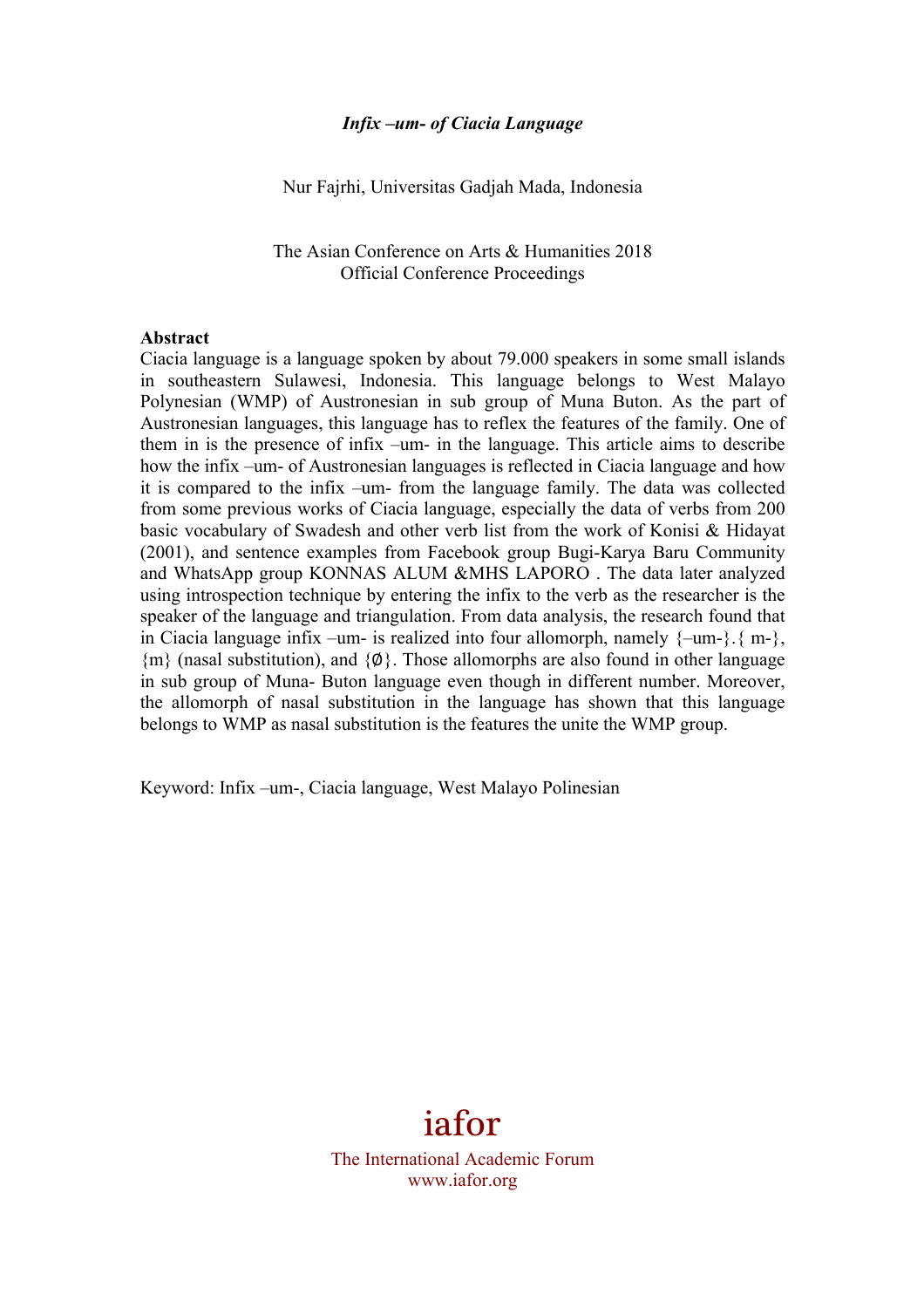### **Introduction**

Austronesian languages is a family of more than 1200s members. This family spreads from Easter Island in the east to Malagasy in the west and from the Southern part of Taiwan (Formosan) in the north to New Zealand in the south. Blust (2013) grouped this family into 10 branches, 9 of them are Formosan and the other is Malayo Polynesian. The group of Malayo Polynesian the divided into West Malayo Polynesian (WMP) and Central East Malayo Polynesian (CEMP). Ciacia language is the member of WMP group under Muna Buton sub group. This sub group consists of six languages namely Muna, Wolio, Ciacia, Lasalimu- Kamaru, Busoa, and Wakatobi (Tukang Besi Island) (Rahayu, 2016). Moreover, Ciacia language is spoken three small Islands of four different regencies namely Baubau City, Buton Regency, South Buton Regency, and Wakatobi Regency. This language has about 79.000 speakers (according to Ethnologue).As the member of the group, Ciacia language has to have the similar linguistics features share among the family member.



Figure 1. The Area of Muna Buton Language

Most recent study of historical language especially on Austronesians exploits the phonology correspondences among the compared languages. The researchers are hard to look at the morphology correspondence since the limitation of synchronic morphology studies of the compared languages. Affixation is one of most productive morphological process in Austronesian. The process includes the insertion of prefix, infix, suffix, simulfix, confix, and affix combination (Kridalaksana, 2014). These affixations can be attached to any kind of world class.

Infix –um- is an affix that attached to verb. Blust (2013) mentions that infix \*-um- has been reconstructed as one most important affix in PAN. This affix marks the actor voice in Philippines sub group and inchoative aspect in Celebic sub group. In the group of Muna Buton, beside Ciacia language, there were three other languages that have been examined. The languages are Muna language, Wolio language, and Wakatobi language. The study of Muna language by Van Den Berg (2013) found that there are five allomorphs of infix –um- in Muna language while Donuhue (1999) mentioned that this infix usually appears with irrealis subject. Putra (2005) explored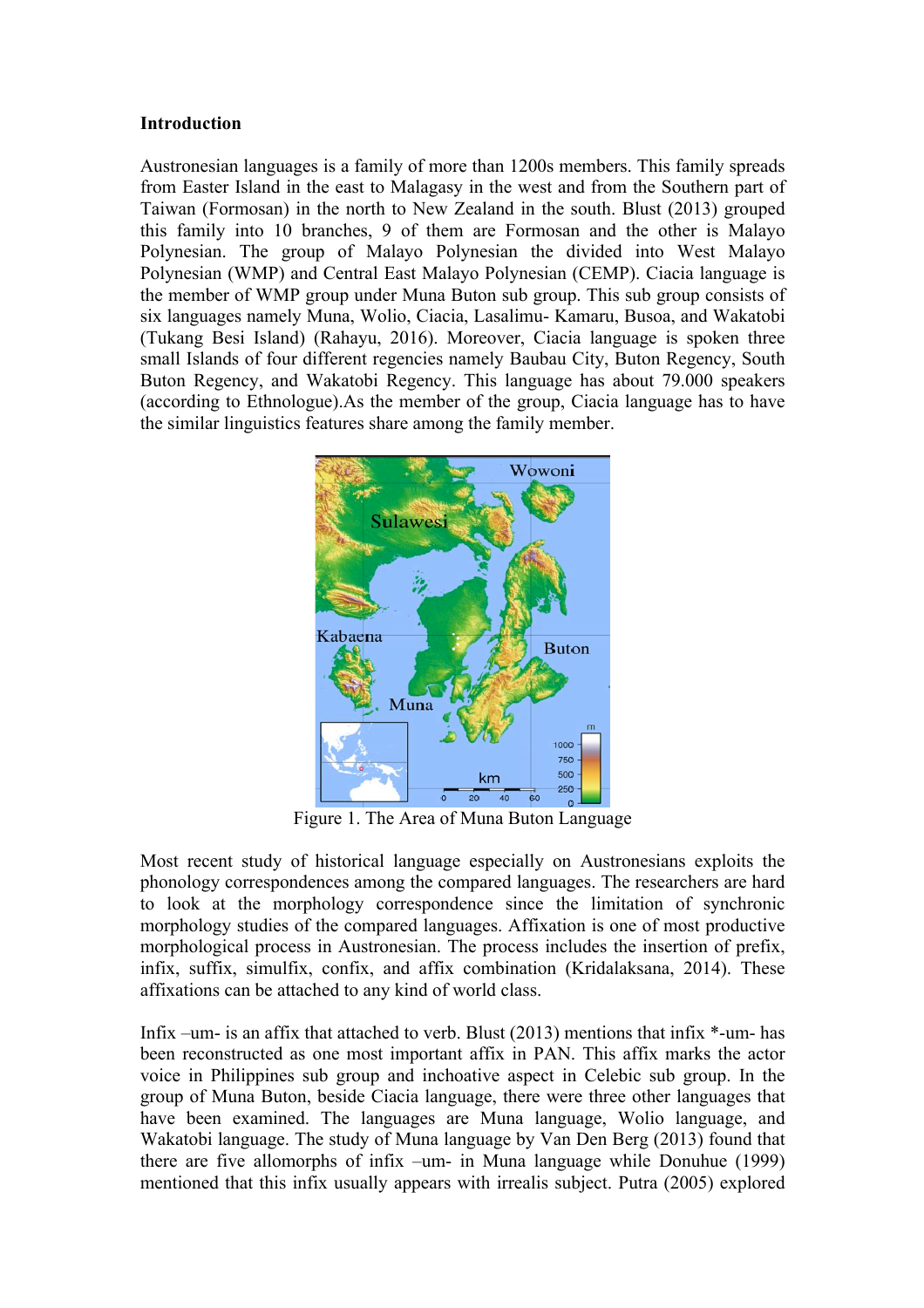more about this infix in Wakatobi language especially in Tomia dialect and then found that there are three allomorphs of infix –um- in this dialect. A study on Wolio language by Anceaux (1952) did not mention anything about this infix in Wolio language.

The presence of this infix in Ciacia language had been mentioned by few studies before. Abdullah, (1991), Konisi & Hidayat (2001), and Hanan (2014) in their research found that there is infix –um- in Ciacia language. They also explained that this infix appears at the same time with future tense. Konisi (2013) and Fajrhi (2017) had shown their suspicion that this infix has allomorph. In their paper, they mentioned that this infix only appear in particular environment. These two studies did not give any further information about the possibilities of allomorph for this infix. Therefore, this study aims to describe how infix –\*um- from PAN is reflexed in Ciacia language and to compare the reflection to the language in Muna Buton sub group, WMP, and PAN.

# **Theoretical Background**

Katamba (1993) describes affix as "a morpheme which only occurs when attached to some other morpheme such as root or stem or based." Affix cannot appear without any free morpheme. Thus it is categorized as a bound morpheme. There are many researchers that explain about types of affix. But since those researchers are started from the Indo European languages, the theory does not suitable for Ciacia language as the member of Austronesia languages. Therefore, this study will use the types of affix by Kridalakasana (2012) since this theory is started from Bahasa Indonesia, the member Austronesian language family as well. The affixes are prefix, infix, suffix, simulfix, confix, and affix combination. Simulfix, confix, and affix combination do not exist in Indo European languages.

Based on the function of the affix, there are two types of affix. The affixes are inflection and derivation (Katamba, 1993; Bauer, 1988; Matthews, 2009: Verhaar, 2012). Inflectional morpheme forms morpheme alternations from the same word class. In the other hand, derivational morpheme is kind of affix that derives a new word class from other different word class. Infix –um- in Ciacia language is an inflectional morpheme in Ciacia language. This infix is attached to verb and does not change the word class. The insertion of infix –um- to the stem result in some changes to initial phoneme. These changes will be discussed in this paper.

# **Methodology**

This is a qualitative study. The data used in this study is hinterland dialect of Ciacia language spoken in Sorawolio district in Baubau City, Southeast Sulawesi, Indonesia. The data was collected from some previous works of Ciacia language, especially the data of verbs from 200 basic vocabulary of Swadesh and other verb list from the work of Konisi & Hidayat (2001), and sentence examples from Facebook group *Bugi-Karya Baru Community* (3.669 members) and WhatsApp group *KONNAS ALUM &MHS LAPORO* (128 members). Facebook group members consist of people from various job backgrounds such as high school students, university students, politician, farmer, army, policemen, teacher, etc. The ages are ranged from 17 years old to 50 years old. WhatsApp group members are university student with age range from 17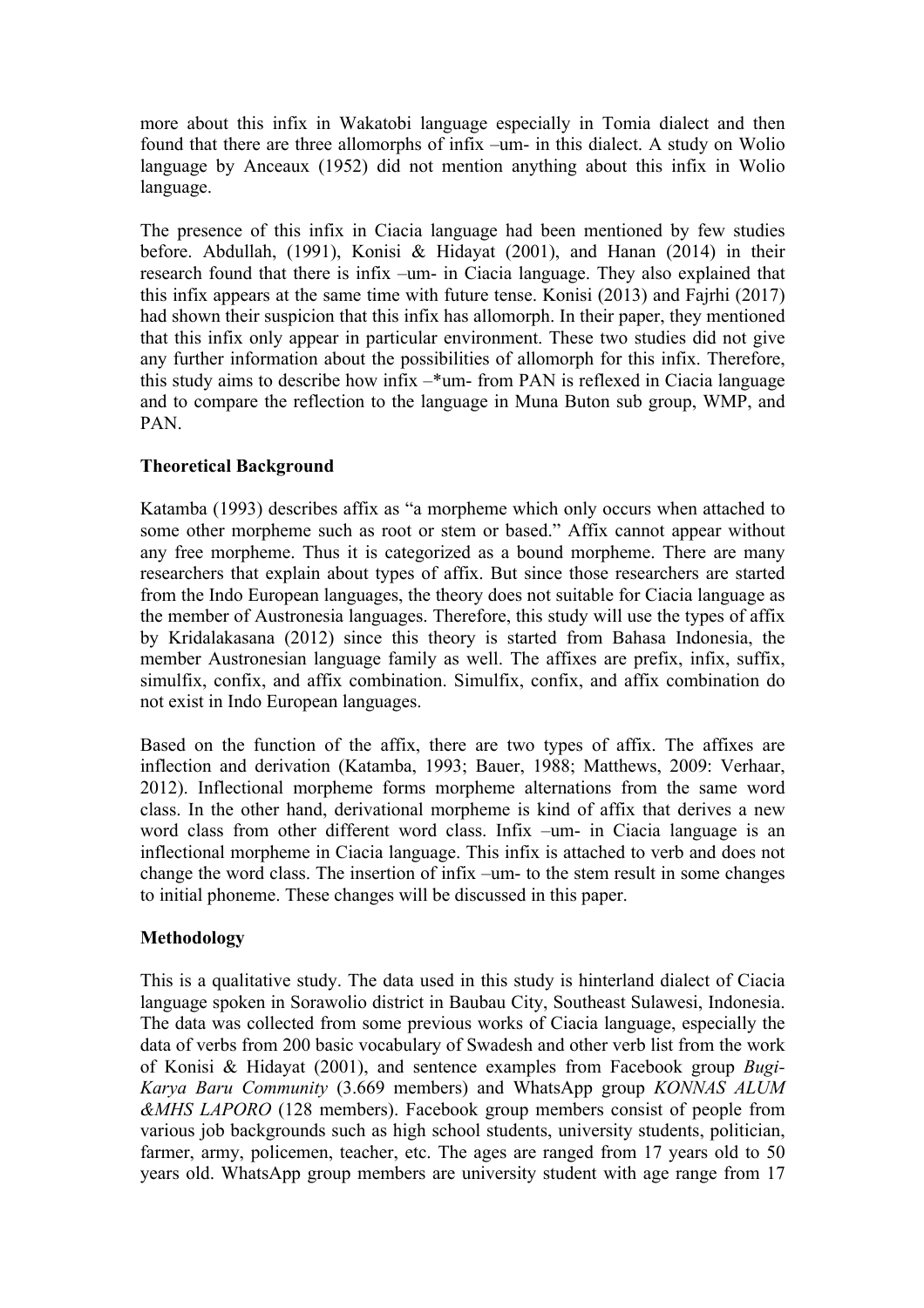years old to 28 years old. Both social media groups member are the speaker of Ciacia language who comes from Sorawolio. The data later analyzed using introspection technique by inserting infix to the verb as the researcher is the speaker of the language. The result of introspection method is verified by other speakers (triangulation method).

### **Findings**

### **1. Infix –***um***- of Ciacia Language**

In Ciacia language, infix –um- marks the inchoative aspect that is attached to verb and fills the predicate position. This affix cannot be directly inserted to the verb and becomes a predicate. This infix must be appeared with future tense subject marker prefixes. There are six prefixes in Ciacia language namely *a-* for first singular person, *ta-* for first plural person, *cu-* for second singular person, *cuka-* for second plural person, *na-* for third singular person, and *naka-* for third plural person. Moreover, the presence of this infix with particular verb initial sound in construction causes some variation (allomorph) of infix *–um-.*

In morphophonemic process, infix –um- conforms with the initial sound of the stem. In Ciacia language, there are four allomorph of infix –um-. The allomorphs are {*–um- }.{ m-}, {m}*, and {∅}. The rules of each allomorph are shown as follow:

1. Allomorph {-um} is attached between the initial consonant sounds and first vowel sounds with condition that first initial consonant are alveolar sounds such as/t/, /d/, /nd/, /s/, and /l/; palatal sounds such as /j/ and /c/; velar sounds such as /k/, /g/, /n/, and  $/\psi$ ; and glottal sound  $/h$ <sup>1</sup>. Here are some examples of this allomorph:

| /tane/             | $/t$ {um}ane/               | will furl     |
|--------------------|-----------------------------|---------------|
| /davu/             | $d\{um\}avu$                | will give     |
| /ndavu/            | $/nd$ {um}avu/              | will fall     |
| /sampu/            | $\sqrt{s}$ {um} ampu/       | will decrease |
| $\ell$ lupi $\ell$ | $\lambda$ {um}upi $\lambda$ | will fold     |
| /jalo/             | /j{um}alo/                  | will mix      |
| /cunu/             | $\sqrt{c}$ {um}unu/         | will burn     |
| /koni/             | $\mathcal{R}\{um\}$ oni/    | will know     |
| /gagauji/          | $\sqrt{g}$ {um}agauji/      | will count    |
| /neya/             | $/\eta$ {um}eya/            | will mention  |
| /waso/             | $\mu\$ {um}\aso/            | will catch    |
| hende/             | $/h$ {um}ende/              | will increase |
|                    |                             |               |

The combination of future tense prefixes and infix –um- will be present in the following examples:

| <u>(1)</u> Isami       | <u>ungkaka</u> | <u>tabe</u> <b>ta-k-um-oni-e</b> paghae nibahasi.          |  |
|------------------------|----------------|------------------------------------------------------------|--|
| P1pl.exl.we N.children |                | art. 2pl.ft.-ink-V.know.O3 P.what adj.cl.                  |  |
|                        |                | 'As children, we want to know what you are talking about.' |  |

*(2) Isoo cu-l-um-upi kancia ia?* P.2sg.you P2sg.ft.-ink.-V.fold N.clothes det.that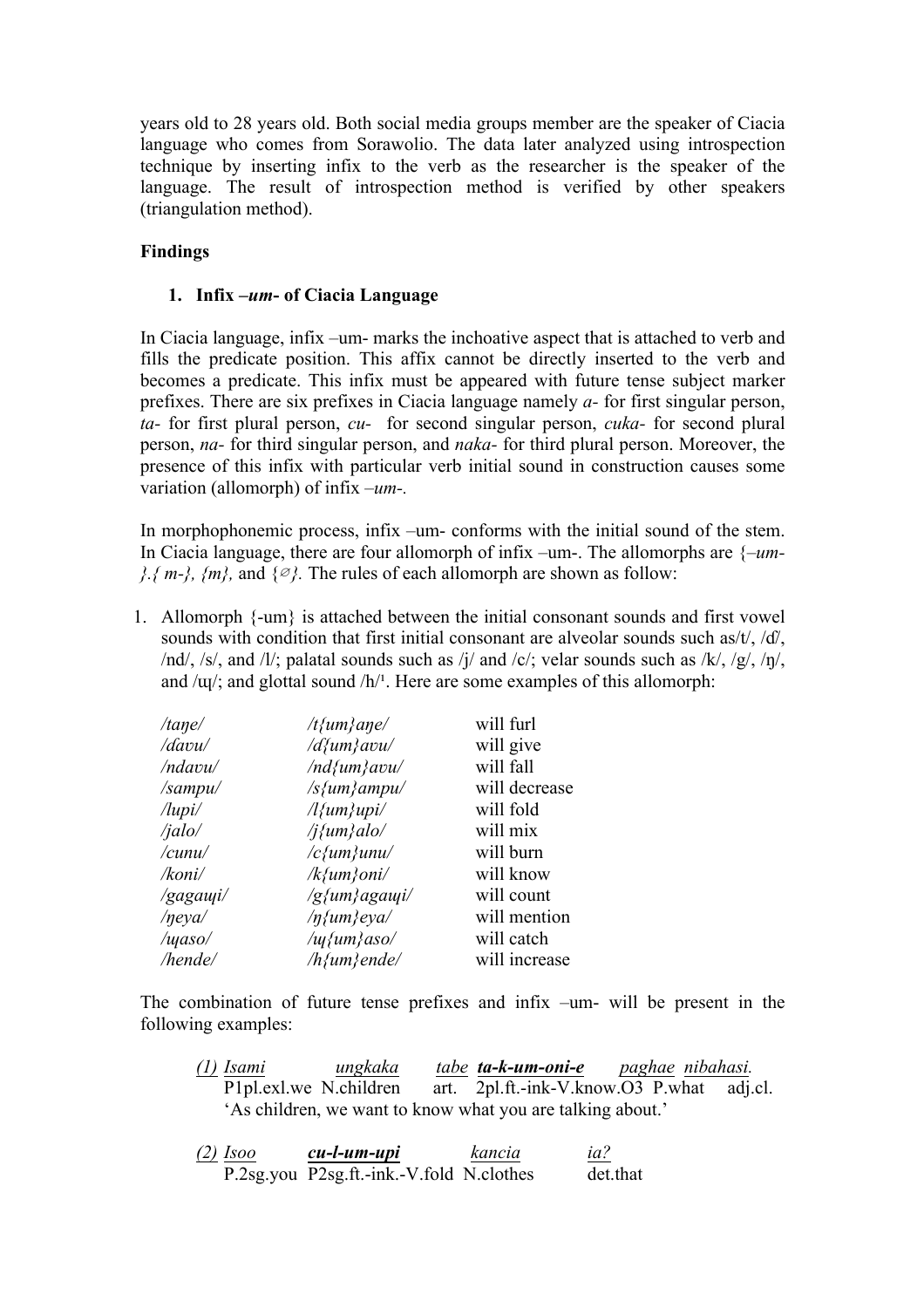'Will you fold that clothes?'

*(3) Undanga ia na-s-um-ampu walohacu*  N.invitation letter det.that P3sg.ft.-ink.-V.decrease Num.800 *na-hu-me-nde aghiwu.* P3sg.ft.-ink.-V.increase Num.1000 'You may decrease the number of the invitation letter to 800 or increase it to 1000.'

In sentence (1) verb *koni* 'to know' is attached by infix –*um*- after it first initial sound /k/, prefix *ta-* as subject marker of first plural person, and suffix *–e* as object marker third person. Verb *lupi* 'to fold' in sentence (2) is attached by infix –*um*- after it first initial sound /l/ and prefix *ta-* as subject marker of second singular person. Sentence (3) has two verbs, *sampu* 'to decrease' and *hende 'to* increase'. In both verbs, infix – um- is attached after its first initial sound /s/ and /h/ and prefix /*na-/* as subject marker of third singular person.

2. When the initial sound of the verb is vowels, infix –*um-* will be changed into *m*and it is placed before the vowels. Here are some examples of this allomorph:

| /aso/  | $\frac{1}{2}m\}$ aso/  | will sell      |
|--------|------------------------|----------------|
| /inte/ | $\frac{1}{2}m\}$ inte/ | will go        |
| /eka/  | $\frac{1}{m}$ eka/     | will rip       |
| /onto/ | $\frac{1}{2}m\}$ onto/ | will be silent |
| /unta/ | $\frac{1}{2}m\}$ unta/ | will touch     |

The combination of future tense prefixes and this allomorph will be present in the following examples:

| (4) Hawite | a-m-ero-e                                    | bhata sontamagha. |
|------------|----------------------------------------------|-------------------|
| Adv.hanya  | P1sg.ft.ink-V.steer-O3.                      | Prep.to N. west   |
|            | I just need to steer this boat to the west.' |                   |

| $(5)$ Cia | cuka-m-ita             | La Ramis?   |
|-----------|------------------------|-------------|
| Neg.      | P2pl.ft.-ink.-V.see    | N. La Ramis |
|           | 'Do you see La Ramis?' |             |

In sentence (4) verb *ero* 'to steer' is attached by allomorph *m-* before its initial sound, prefix *a-* as the subject marker of first singular person, and suffix *–e* as the object marker. Verb *ita* 'to see' in sentence (5) in attached by allomorph *m-* before it initial sound and prefix *cuka-* as the subject marker of second plural person.

3. When the verb initial sound is voiceless bilabial plosive /p/, the initial sound is changed to /m/ (nasal substitution). Here are some examples of this allomorph:

| /pilagu/  | $\frac{1}{m}$ ilagu/     | will sing |
|-----------|--------------------------|-----------|
| /pe?ena/  | $\frac{1}{m}$ e?ena/     | will ask  |
| /pilonga/ | $\frac{1}{2}m\}$ ilonga/ | will see  |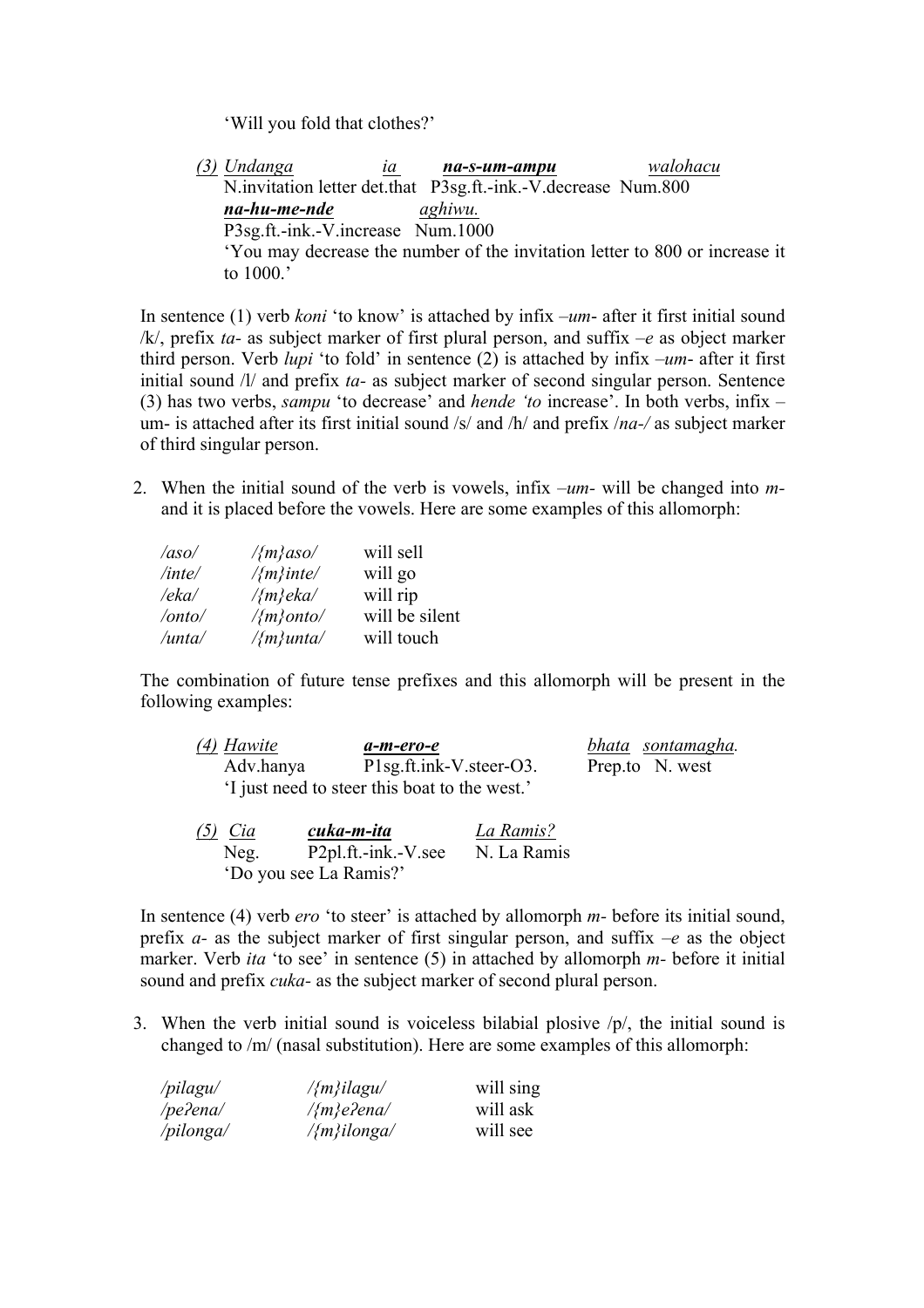The combination of future tense prefixes and this allomorph will be present in the following examples:

| (6) Ikita                          | tabe | $ta$ -{m}eena                               | ko-status-no         |
|------------------------------------|------|---------------------------------------------|----------------------|
| tamai.<br>P.lpl.inc.we<br>det that |      | part. P1pl.ft.-ink.-V.ask                   | poss.-status-poss3sg |
|                                    |      | 'We have to ask the writer of that status.' |                      |

| $(7)$ ta- $\{m\}$ ilonga-e             | sama-sama | <u>ompulu</u> | taku-no.       |
|----------------------------------------|-----------|---------------|----------------|
| $2pl.$ ft.ink-V.see-O3 adv.together    |           | Num.ten       | N.year-poss3sg |
| 'We will come to see it in ten years.' |           |               |                |

Verb *peena* 'to ask' in sentence (6) is attached by two affixes. They are the allomorph {m} (nasal substitution) of infix –*um-* and prefix *ta-* as subject marker of fist plural person. Sentence (7)'s predicate is filled by verb *pilonga '*to see'. The verb is attached by infix *–um-* with its allomorph {m} (nasal substitution), prefix *ta-* as subject marker of first plural person, and suffix *e-* as object marker of third person.

4. When the initial sound of the verb are other bilabial sound (except  $/p/$ ), there is no need to add any infix to the verb. Blust (2013) mention that nasal substitution is a feature that unite WMP group. Here are some examples of this allomorph:

| bundo  | will come    |
|--------|--------------|
| bebe   | will hit     |
| таʔа   | will eat     |
| mbule  | will go home |
| mpula  | will fall    |
| vanuwi | will wash    |

The combination of future tense prefixes and this allomorph will be present in the following examples:

| ta-maa-e-mo. |                                     |           |
|--------------|-------------------------------------|-----------|
|              | $2pl.$ ft.ink- $V.$ eat- $O3$ -perf |           |
|              | 'We will have eaten it.'            |           |
| 79)          |                                     |           |
| Isimiu       | cuka-bhancule                       | Dhamwajo? |

| P.2pl.you P2pl.ft.-ink.-V.go home  | prep.to | N.Pasarwajo |
|------------------------------------|---------|-------------|
| 'Are you going home to Pasarwajo?' |         |             |
|                                    |         |             |

Verb *maa* 'to eat' in sentence (8) is attached by three affixes. They are prefix *ta-* as subject marker of fist plural person, suffix *e-* as object marker of third person, and suffix *–mo* as perfective aspect. Sentence (9)'s verb *bhancule* 'to go home' has prefix *cuka-* as subject marker of second plural person. What makes this allomorph is different from the non-future tense of Ciacia language is the presence of future tense subject marker prefixes.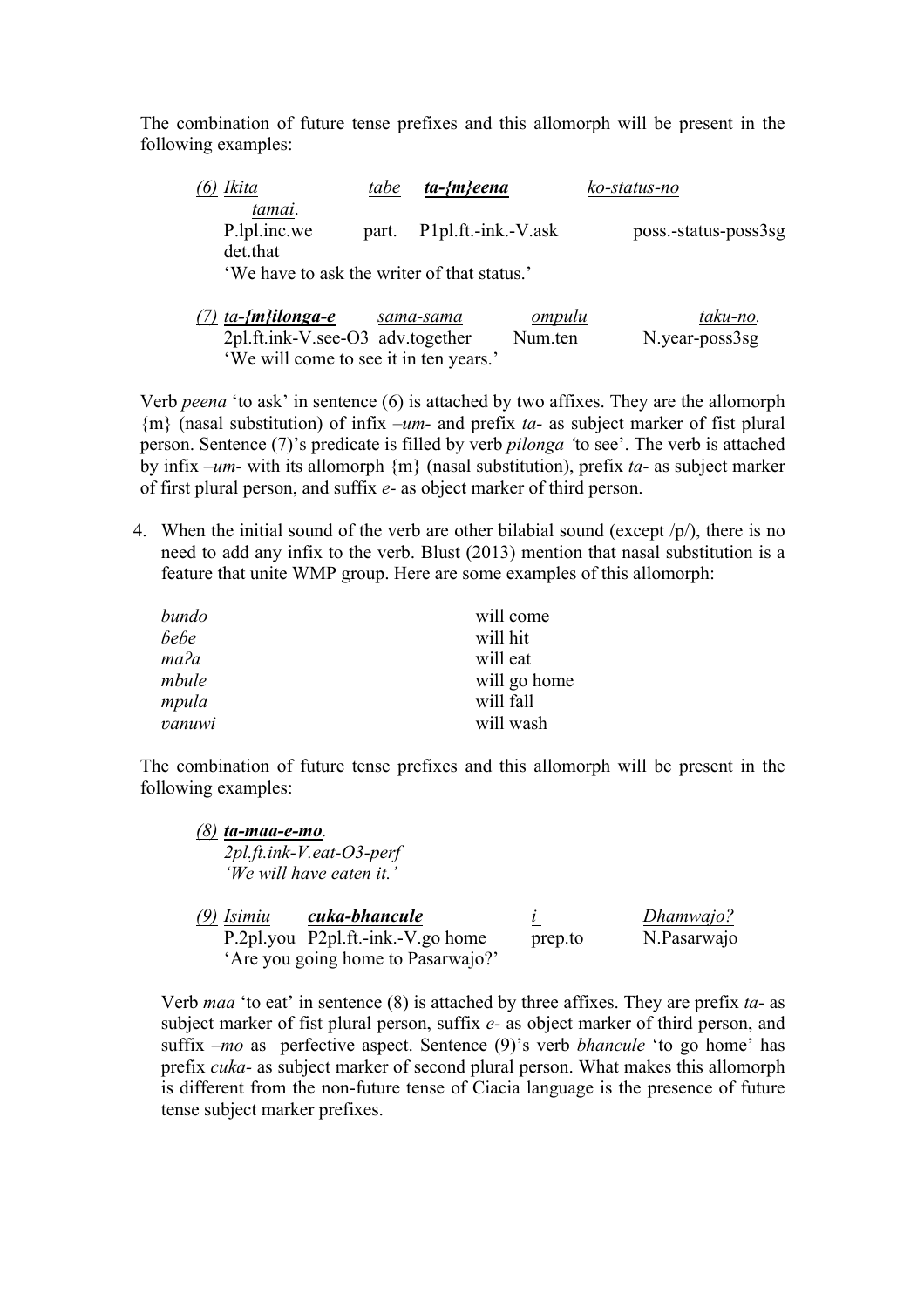# 2. **Infix –***um***- of Languages in Muna Buton Sub Group**

There are six members of Muna Buton sub group and only three of them that has been documented. They are Muna language, Wolio language, and Wakatobi language. A research of Muna language was published by Van Den Berg (2013), Wolio language by Anceaux (1952), and Wakatobi language by Donuhue (1999) and Putra (2005). In his publication,Van Den Berg mentions that there are five allomorphs of infix –um- in Muna language. The allomorphs are  $\{-um-\}$ ,  $\{m-\}$ ,  $\{m\}$  (nasal substitution),  $\{\emptyset\}$ , and {-*im*}. The first four allomorph of infix –*um-* in Muna language are similar to the allomorphs in Ciacia language, except the number of initial sound for each allomorph that may be more or less than Ciacia language. This is caused by the different of phonological system of each language. Allomorph *–im-* is not found in Ciacia language. This allomorph is only used in standard dialect of Muna language while in Ciacia language there is no any standard dialect.

Donuhue (1999) mention that infix *–um-* in Wakatobi language marks future event, shows wishes and desires, and emphasizes the actor in the sentence. Putra (2005) then strengthen Donuhue opinion by explaining that there are there allomorph of infix *– um-* in Wakatobi language especially in Tomia dialect. The allomorphs are/IR-V1um/, /IR-umV1/, and /IR-zero/. IR means the future tense subject marker. The number of infix –*um*- is less than Ciacia language. The number of initial sound of each allomorphs are also different from Ciacia language since these two languages have different sound system as well.

In the study of Wolio language by Anceaux (1952) does not mention the presence of this infix in Wolio language. The morphology description needs to be explored more to the previous date and theories. The other two languages, Lasalimu-Kamaru and Busoa, have not had any documentation yet. Thus, this study cannot compare these languages to Ciacia language.

# 3. **Infix –***Um-* **of Autronesian**

The reconstruction of infix *–\*um-* in Proto Austronesian (PAN) construct intransitive verb. For example *\*Caŋis* 'weeping, crying' becomes *\*C<um>aŋis* 'weep, cry', *\*Naŋuy* 'swimming' becomes *\*N<um>aŋuy* 'swim', and *\*quzan* 'rain' menjadi *\*q<um>zan* 'to rain'. This does not happen to all Austronesian language. Ciacia language does follow this pattern but not the meaning. Mostly this infix will be placed based on the verb initial sound or Blust calls it as Consonant-initial bases. Ciacia language reflexes this infix as what the other West Malayo Polynesian language do. This infix marks an inchoative aspect as it is only get paired with future tense subject marker prefixes. Moreover, this infix shows how Ciacia language is connected to WMP group through its nasal substitution. Blust mentions this is the unity feature of WMP.

It is not only languages in the group of Muna Buton that have allomorph. Most language has two allomorphs and other has more. Bolaang Mongondow reflexes this infix as consonant-initial based {*-um-*}, realized the infix as {*m-*} for the vowel sounds, as nasal substitution for labial-initial bases, and as *–im-* when the consonantinitial is followed by by high front vowel. Thao reflexed this infix with ten allomorphs. In Ciacia, as what has been explained, has four allomorphs. In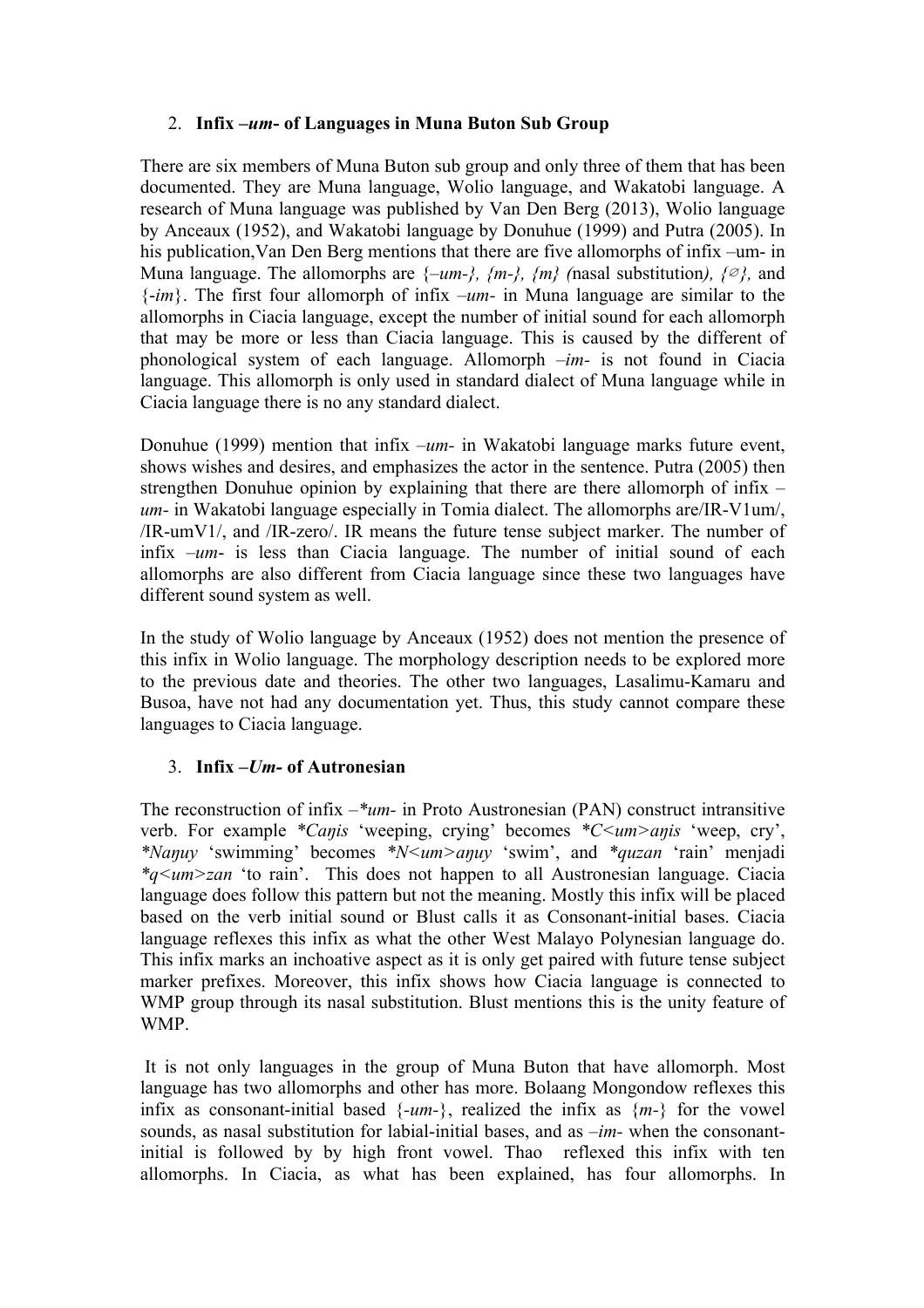conclusion, even though the meaning of infix *–um-* in Ciacia only follow the meaning of WMP sub group, the pattern of this infix in Ciacia follows what is found in most Austronesian language as well as the allomorph.

### **Conclusion**

Ciacia is a quasy polysynthetic language under the family of Austronesia. This type of typology is shown through its infix –*um-* that is attached to verb and does not change the verb world class. Infix *–um-* is well known as one of most important morpheme in PAN. Ciacia reflex its membership of Austronesia by following the consonant-initial bases pattern, vowel initial bases, the nasal substitution, and bare allomorph. The nasal substitution on Ciacia also shows that the language has the unity features of WMP as well as the inchoative meaning of the infix.

### **Acknowledgement**

I would like to thank to Indonesia Endowment Fund for Education (LPDP) for kindly supporting all needs during the study so far, particularly always encouraging author to be productive as a student and a researcher. My best gratitude to all lecturers at Linguistics Program, Faculty of Cultural Science, Universitas Gadjah Mada for excellent teaching and inspiring motivation every day in class.